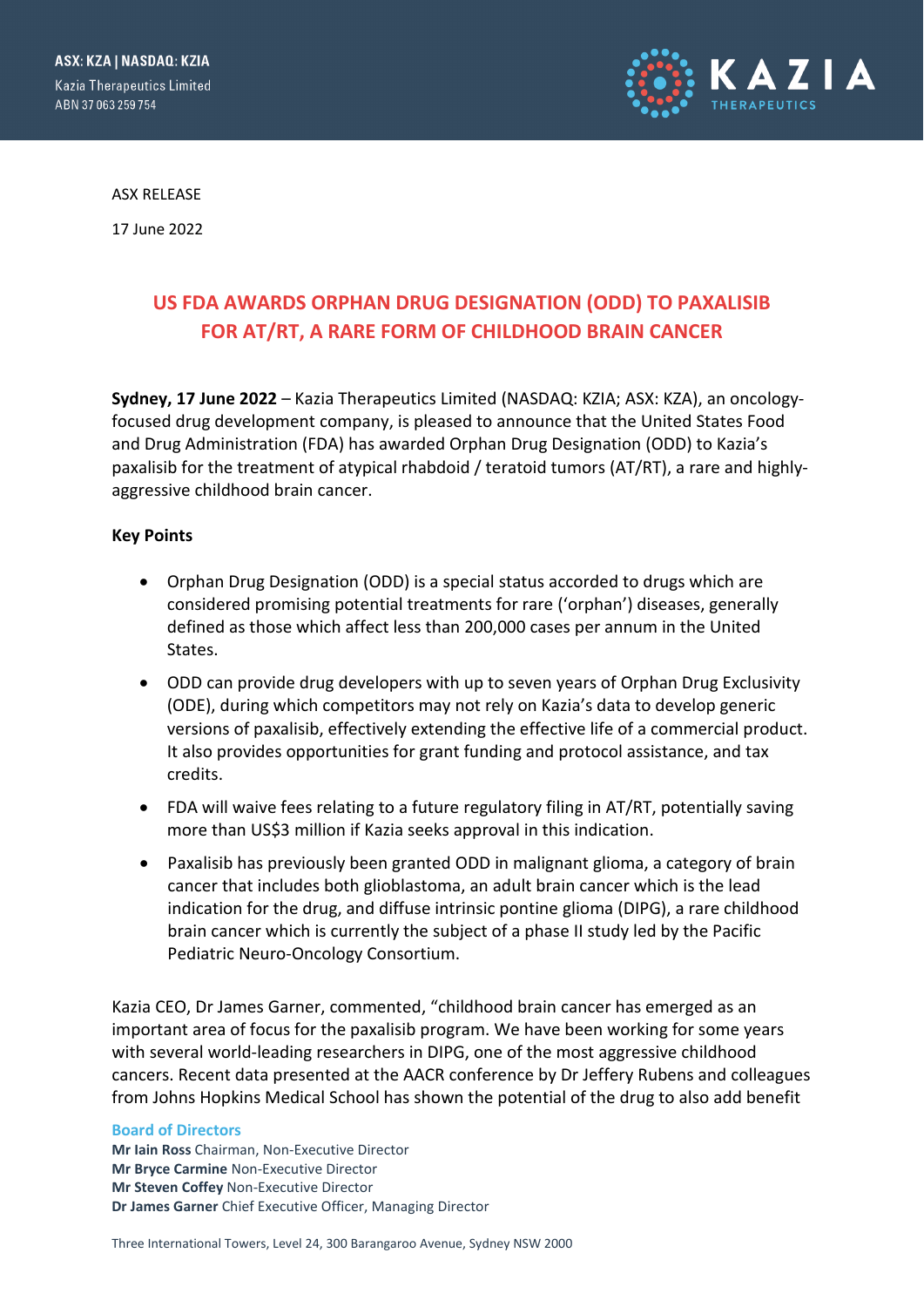in AT/RT, another form of childhood brain cancer that is very poorly served by existing treatments. This represents an important new opportunity for paxalisib, and one that we continue to explore enthusiastically with our collaborators and advisors."

# **Orphan Drug Designation**

ODD exists to recognise and encourage the development of a drug for a rare disease, which may affect adults or children. ODD provides an additional period of 7.5 years data exclusivity (for a paediatric disease), which allows companies to better defend their products against competition. It also results in a waiver by FDA of fees for a marketing application, under the Prescription Drug User Fees Act (PDUFA fees), which are over US\$ 3 million in FY2022. In addition, drugs with ODD may be eligible for orphan grants by FDA.

Kazia previously received ODD for paxalisib in glioblastoma in February 2018, and for malignant glioma in August 2020.

# **Next Steps**

A phase II clinical trial of multiple drug therapies, including paxalisib, is ongoing, under the sponsorship of the Pacific Pediatric Neuro-Oncology Consortium (PNOC) (NCT05009992). This study combines several investigational drugs in the treatment of patients with diffuse midline gliomas (DMGs), a category which includes DIPG. Initial data from this study is anticipated in CY2023.

A phase I study of paxalisib in DIPG, led by St Jude Children's Research Hospital in Memphis, TN (NCT03696355), is nearing completion, and final data is expected to be submitted for publication by the end of CY2022.

Kazia Therapeutics will participate in a webinar to discuss the company's activities in childhood brain cancer on Wednesday 22<sup>nd</sup> June 2022. Registration details are available via the company website.

## **For More Information, Please Contact:-**

*In the United States:*

Joe Green Edison Investor Relations [jgreen@edisongroup.com](mailto:jgreen@edisongroup.com) Phone: +1 646-653-7030

## *In Australia:*

Jane Lowe IR Department [jane.lowe@irdepartment.com.au](mailto:jane.lowe@irdepartment.com.au) Phone: +61 411 117 774